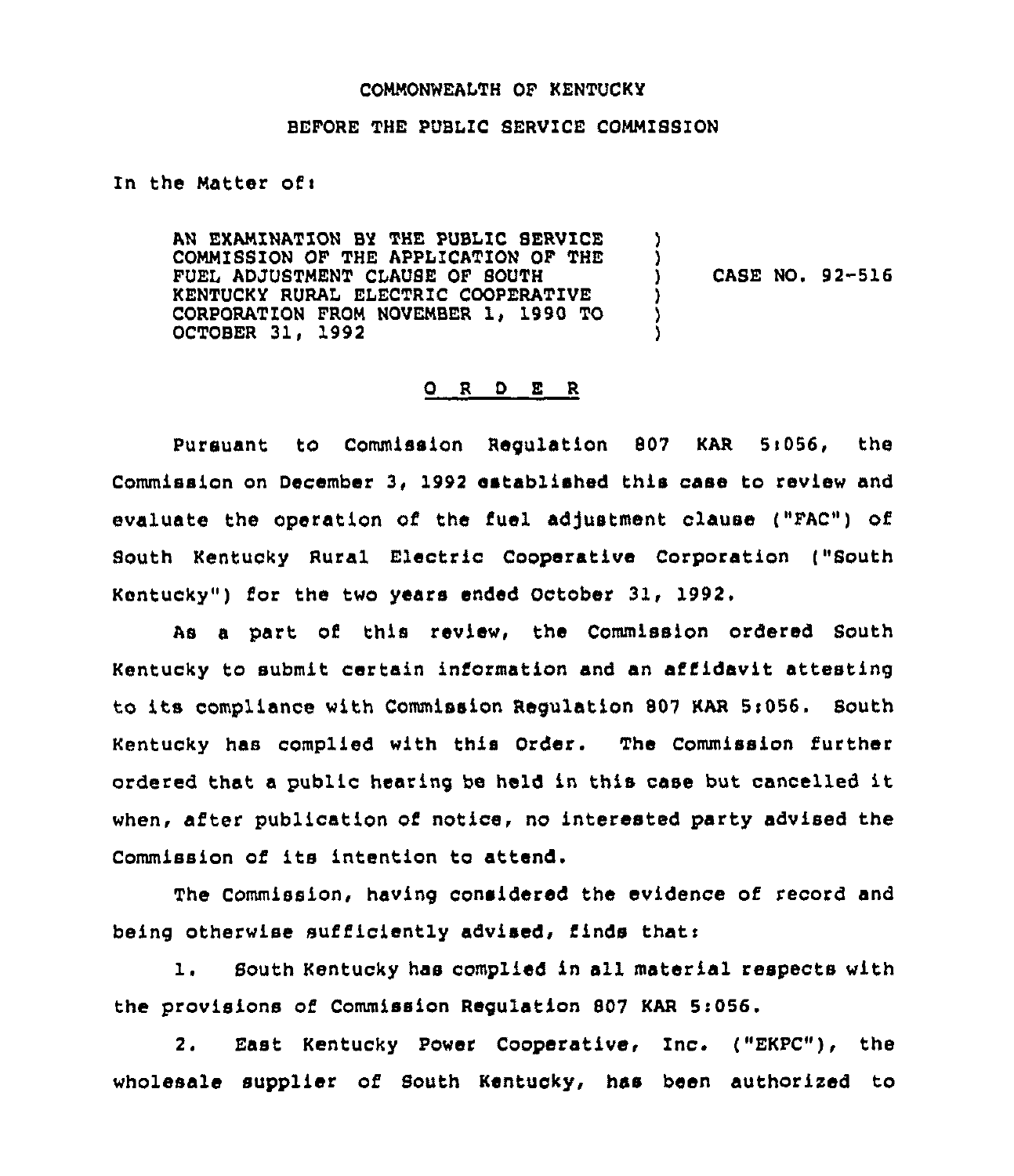transfer (roll-in) a 0.31 mills per Kwh decrease in its base fuel cost to its base rates.<sup>1</sup>

South Kentucky should be authorised to transfer (roll-in)  $3.$ a 0.33 mills per Kwh decrease in its base fuel costs to its base rates to reflect, as adjusted for line loss, the transfer of a 0.31 mills per Kwh decrease in EKPC's base rates and this can best be accomplished by a negative energy adder to each Kwh sold.

4. The rates and charges in Appendix A, attached hereto and incorporated herein, are fair, just, and reasonable, and reflect the transfer of fuel costs from the FAC to the base rate.

IT IS THEREFORE ORDERED that:

1. The charges and credits applied by South Kentucky through the FAC for the period from November 1, 1990 to October 31, 1992 be and they hereby are approved.

2. South Kentucky be and it hereby is authorised to transfer to base rates those fuel costs (as adjusted for line-loss) rolledin by EKPC from its FAC to its base rates.

3. The rates in Appendix <sup>A</sup> are approved for service rendered by South Kentucky on and after May 1, 1993.

4. Within 30 days of the date of this Order, South Kentucky shall file with the Commission revised tariff sheets setting out the rates approved herein.

Case No. 92-491, An Examination by the Public Service  $\mathbf{1}$ Commission of the Application of the Fuel Adjustment Clause of East Kentucky Power Cooperative, Inc. From November 1, 1990 to October 31, 1992.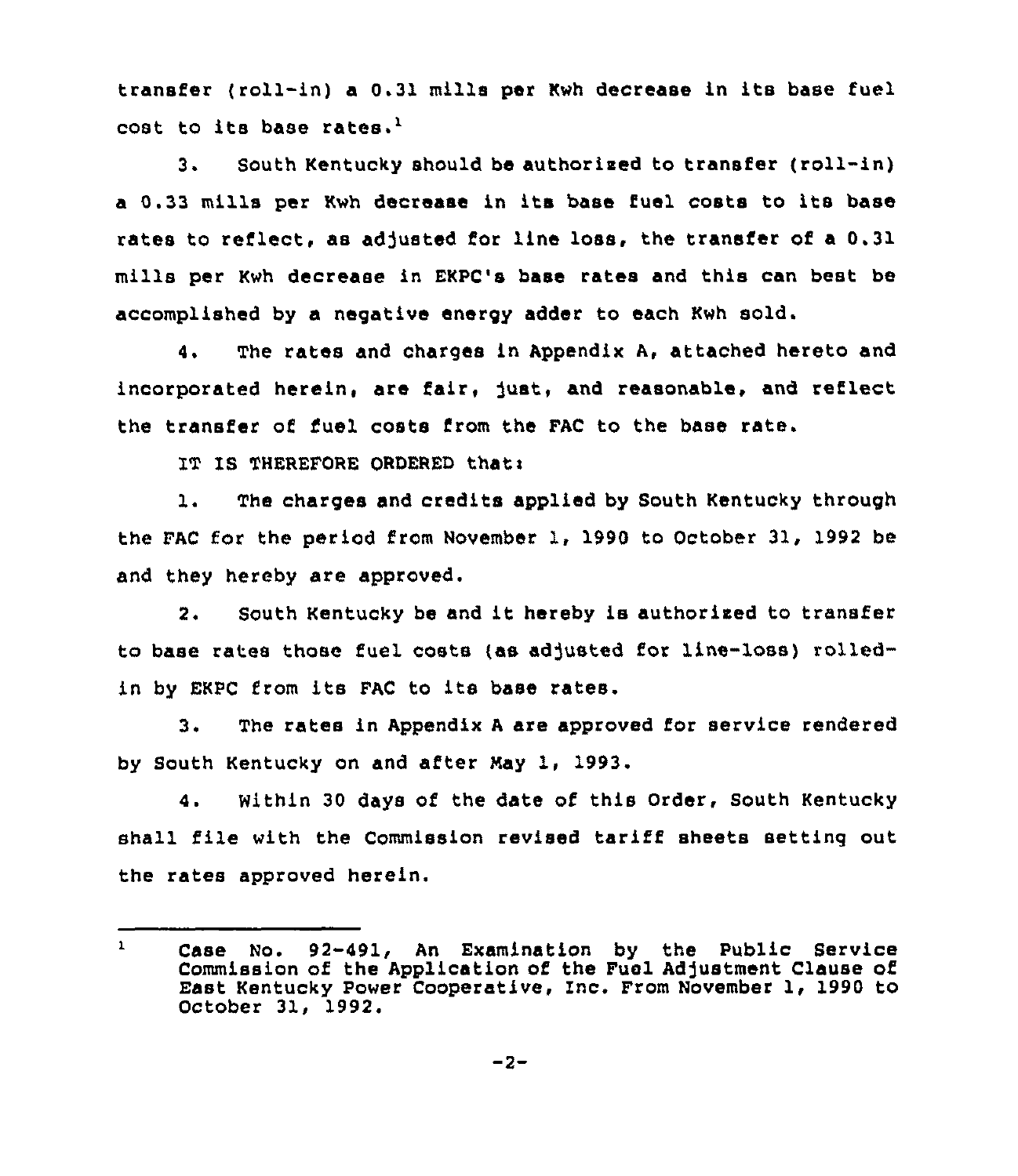Done at Frankfort, Kentucky, this 5th day of April, 1993.

PUBLIC SERVICE CONNISSIO

rman PUBLIC SERVICE CO

Chairman<br>Ulomas W Dolma

Vice Chairman

Comm

ATTEST:

lls Executive Director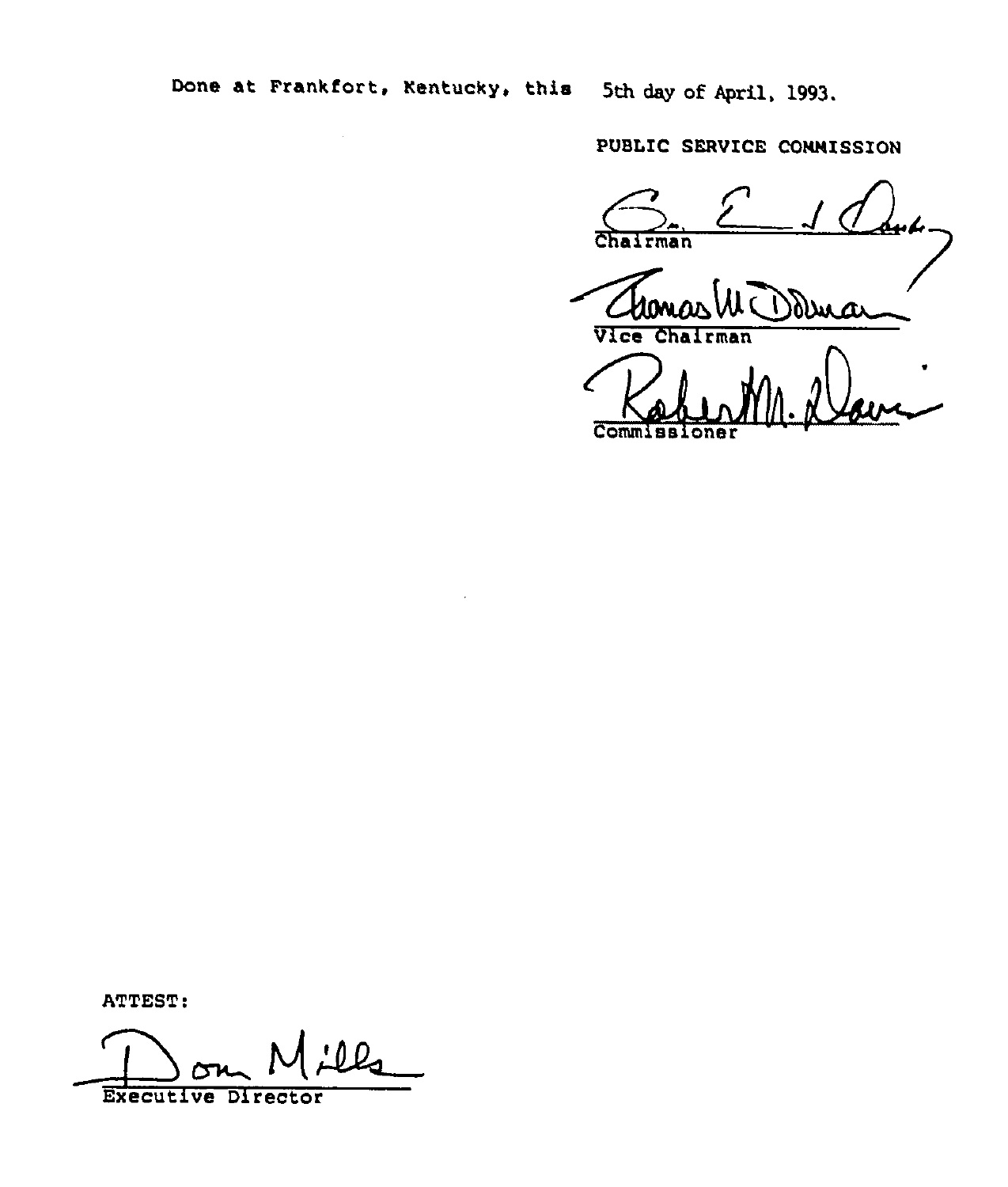### APPENDIX A

APPENDIX TO AN ORDER OF THE KENTUCKY PUBLIC SERVICE COMMISSION IN CASE NO. 92-516 DATED April 5, 1993

The following rates and charges are prescribed for the customers in the area served by South Kentucky Rural Electric Cooperative Corporation. All other rates and charges not specifically mentioned herein shall remain the same as those in effect under authority of this Commission prior to the effective date of this Order.

### SCHEDULE A RESIDENTIAL, FARM AND NON-FARM SERVICE

### Rate Per Months

| Energy Charge |                            |  |                  |  |
|---------------|----------------------------|--|------------------|--|
|               | First 700 KWH Per Month    |  | \$.06065 Per KWH |  |
|               | All Over 700 KWH Per Month |  | .05676 Per KWH   |  |

#### $MARKEYING RATE - ETS$

#### Rate:

All KWH

6.03406 Per KWH

# SCHEDULE B SMALL COMMERCIAL RATE

Rate Per Month:

Energy Charge First 1,000 KWH Per Month 6.06749 Per KWH Ail Over 1,000 KWH Per Month .06202 Per KWH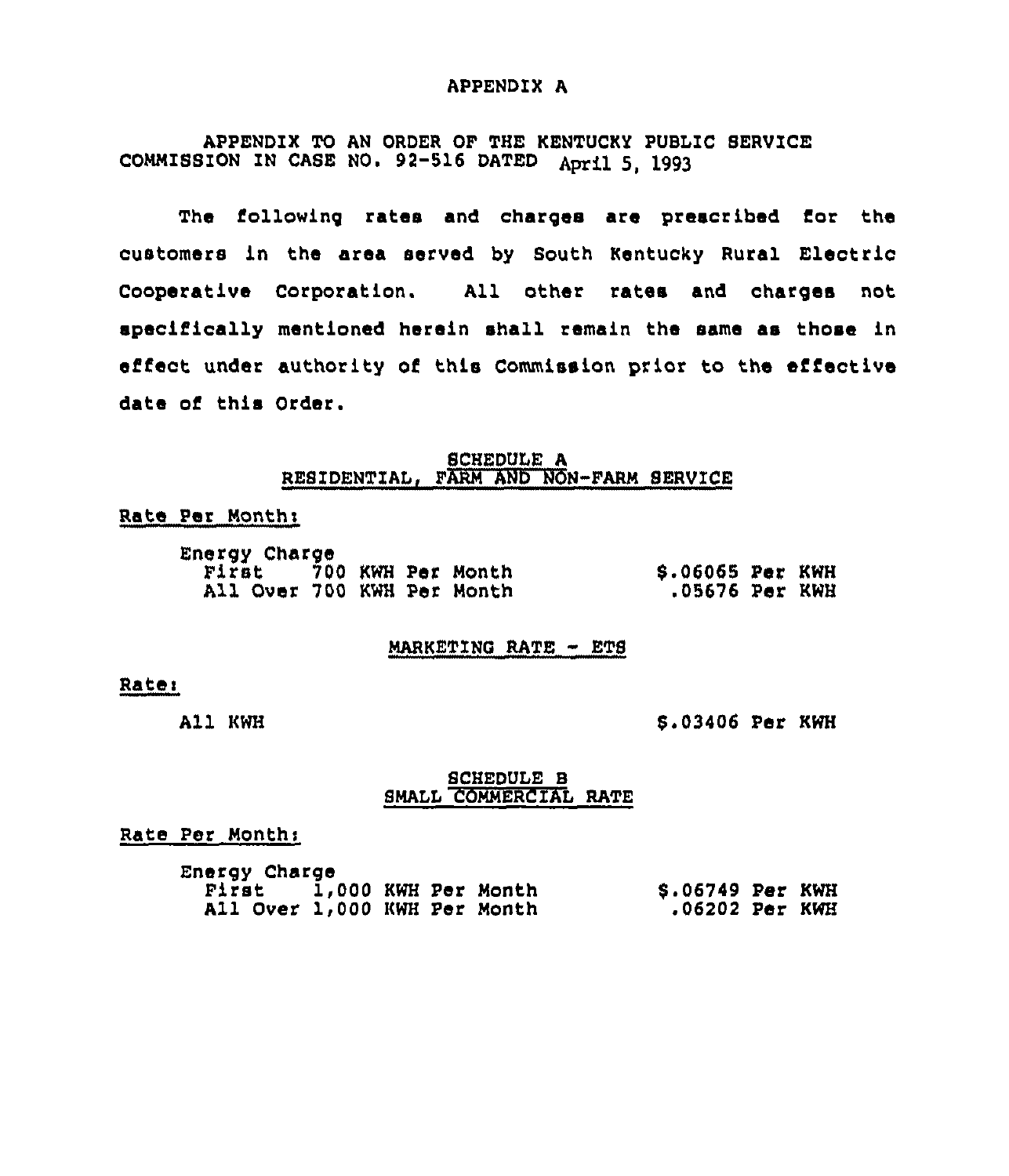Rate:

All KWH

# \$ .03721 Per KWH

## SCHEDULE LP LARGE POWER RATE

Rate Per Month:

|      | Plus Energy Charge         |  |                  |  |
|------|----------------------------|--|------------------|--|
|      | First 3,500 KWH Per Month  |  | \$.04341 Per KWH |  |
|      | Next 6,500 KWH Per Month   |  | .04171 Per KWH   |  |
|      | Next 140,000 KWH Per Month |  | $.03844$ Per KWH |  |
| Next | 150,000 KWH Per Month      |  | .03831 Per KWH   |  |
|      | Over 300,000 KWH Per Month |  | .03821 Per KWH   |  |
|      |                            |  |                  |  |

SCHEDULE LP-1 LARGE POWER RATE  $(1,000$  KW to 4,999 KW)

# Rates:

Energy Charge  $$3362$  Per KWH

# SCHEDULE LP-2 LARGE POWER RATE (5,000 KW to 9,999 KW)

# Rates:

| Energy Charge<br>Per KWH for the First 425 KWH per KW |                  |  |
|-------------------------------------------------------|------------------|--|
| of Billing Demand                                     | \$.03362 Per KWH |  |
| Per KWH for all Remaining KWH                         | .02761 Per KWH   |  |

SCHEDULE LP-3 LARGE POWER RATE (1,000 KW to 2,999 KW)

# Rates:

Energy Charge  $$3.03167$  Per KWH